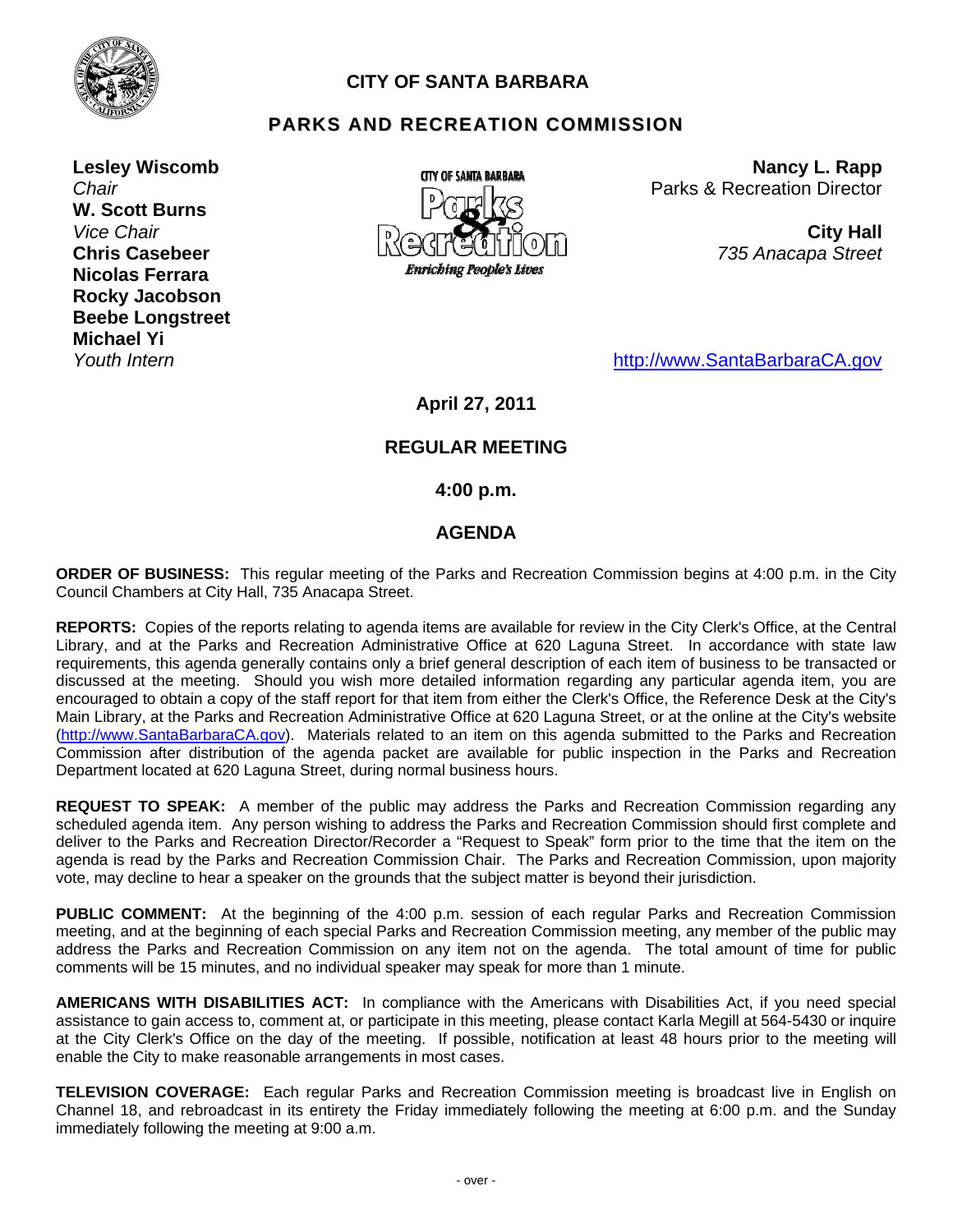# **ORDER OF BUSINESS**

4:00 P.M. - Parks and Recreation Commission Meeting

# **CALL TO ORDER**

### **PLEDGE OF ALLEGIANCE**

**ROLL CALL** 

## **CHANGES TO THE AGENDA**

### **WRITTEN COMMUNICATIONS**

#### **PUBLIC COMMENT**

Any member of the public may address the Commission for up to one minute on any subject within the jurisdiction of the Commission that is not scheduled for a public discussion before the Commission.

### **COMMUNITY SERVICE RECOGNITION**

1. Recognition of the Junior League of Santa Barbara for Efforts Hosting the "Spring into Health" Family Day – For Action (Attachment)

Recommendation: That the Commission recognize the Junior League of Santa Barbara for their volunteer service to Spring into Health, an event focused on educating youth and families on healthy lifestyle choices available in the Santa Barbara community.

## **COMMISSIONER COMMITTEE ASSIGNMENT REPORTS**

#### **COMMISSION AND STAFF COMMUNICATIONS**

#### **YOUTH COUNCIL REPORT**

#### **CONSENT CALENDAR**

- 2. Summary of Council Actions For Information (Attachment)
- 3. Approval of Minutes For Action (Attachment)

Recommendation: That the Commission:

A. Waive the reading and approve the minutes of the regular meeting of March 23, 2011; and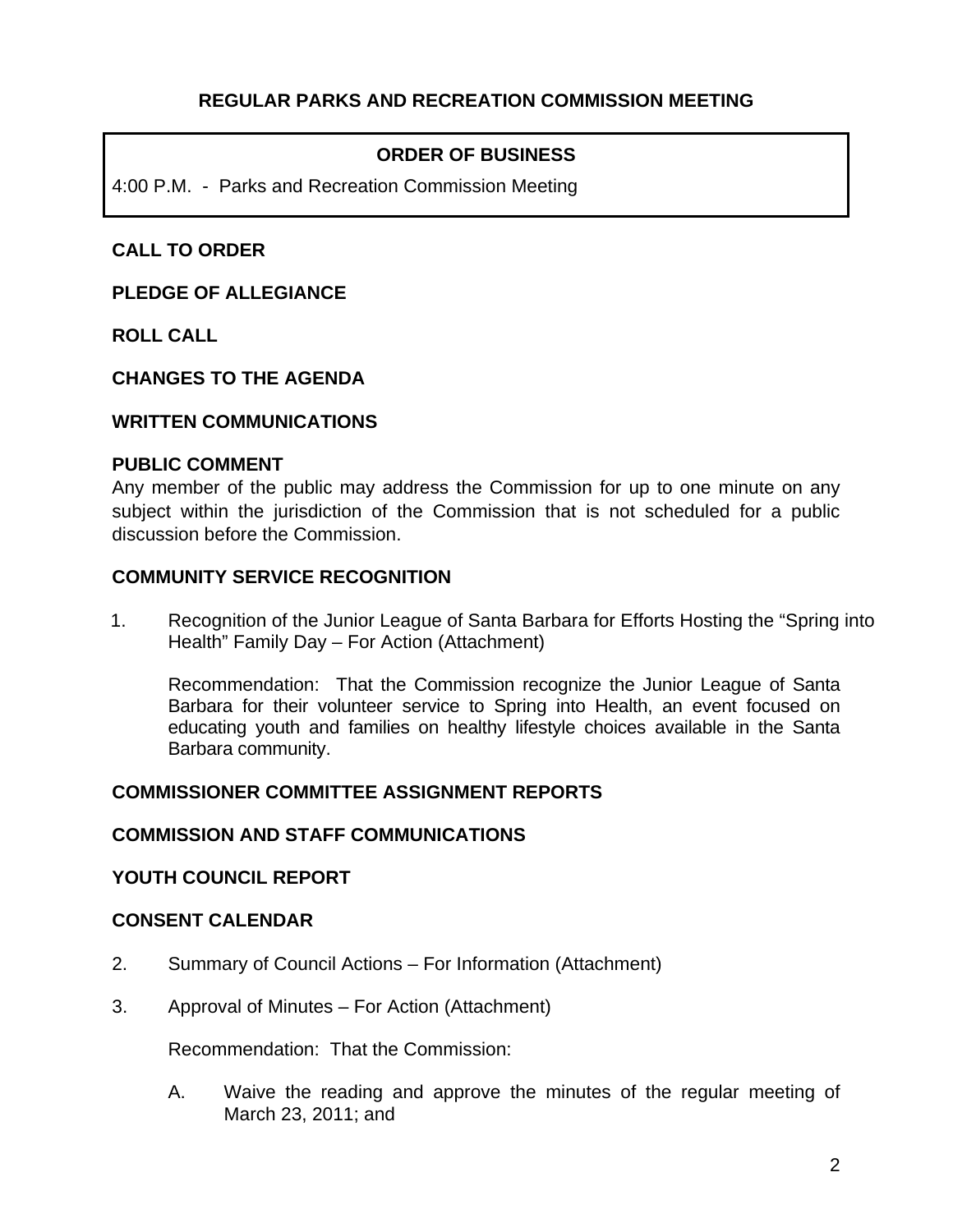B. Waive the reading and approve the minutes of the special work session of April 20, 2011.

# **STREET TREE ADVISORY COMMITTEE ITEMS**

Any action of the Parks and Recreation Commission made pursuant to Municipal Code Chapter 15.24, Preservation of Trees, may be appealed to the City Council within ten days.

4. Street Tree Advisory Committee Recommendations – For Action (Attachments)

Recommendation: That the Commission:

- A. Conditionally approve the following Street Tree removal request.
	- 1. 1215 E. Cota St. *(2) Callistemon citrinus,* Lemon Bottlebrush Leslie Colasse
- B. Deny the following Street Tree removal requests.
	- 1. 21 N. Milpas St. (2) Ficus microcarpa 'Nitida', Indian Laurel Fig Beverly Iles
	- 2. 530 Flora Vista Dr. *Schinus terebinthifolius,* Brazilian Pepper Sierra Property Management
- C. Conditionally approve the following Setback Tree removal requests.
	- 1. 507 Brosian Way *(3) Eucalyptus spp.,* Eucalyptus Mike and Mehri Forouzandeh
	- 2. 3074 Marilyn Way *Jacaranda mimosifolia,* Jacaranda Starr and Jack Garvey
	- 3. 508 La Marina *Liquidambar styraciflua,* American Sweetgum Carl Nastro/Action Tree
- D. Approve the following Setback Tree removal request.
	- 1. 33 E. Micheltorena St. *(4) Podocarpus gracilior,* Fern Pine Joe **Chenoweth**
- E. Approve the following Street Tree Master Plan change.
	- 1. 1000 Block of De La Vina St. consider change to designated species

#### **NEW BUSINESS**

5. Parks and Recreation Department Fiscal Year 2012 and 2013 Budget Presentation – For Discussion (Attachment) **ESTIMATED TIME: 5:30 PM**